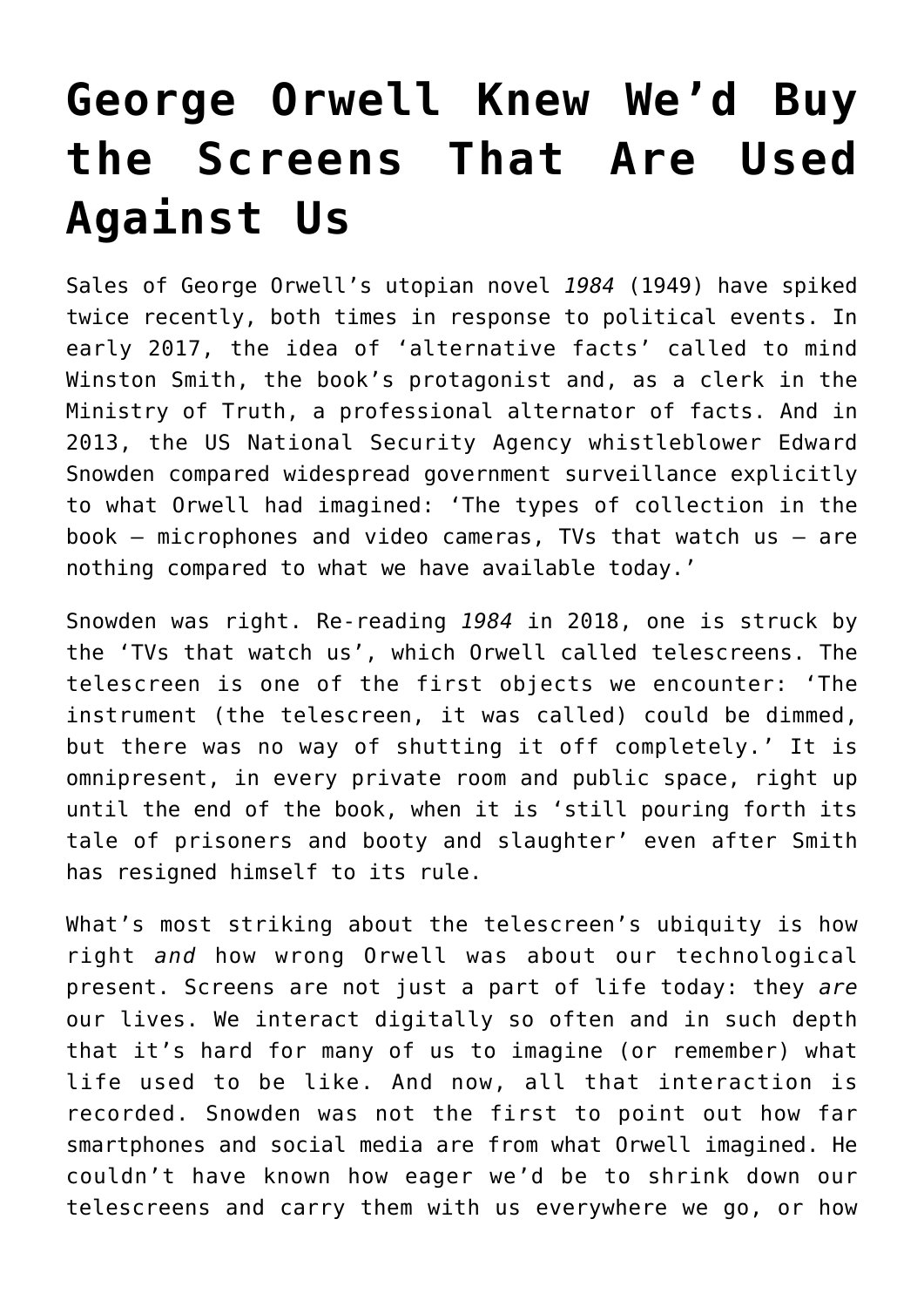readily we'd sign over the data we produce to companies that fuel our need to connect. We are at once surrounded by telescreens and so far past them that Orwell couldn't have seen our world coming.

Or could he? Orwell gives us a couple of clues about where telescreens came from, clues that point toward a surprising origin for the totalitarian state that *1984* describes. Taking them seriously means looking toward the corporate world rather than to our current governments as the likely source of freedom's demise. If Orwell was right, consumer choice – indeed, the ideology of choice itself – might be how the erosion of choice really starts.

The first clue comes in the form of a technological absence. For the first time, Winston finds himself in a room without a telescreen:

*'There's no telescreen!' he could not help murmuring. 'Ah,' said the old man, 'I never had one of those things. Too expensive. And I never seemed to feel the need of it, somehow.'*

Though we learn to take the old man's statements with a grain of salt, it seems that – at some point, for some people – the owning of a telescreen was a matter of choice.

The second hint is dropped in a book within the book: a banned history of the rise of 'the Party' authored by one of its early architects who has since become 'the Enemy of the People'. The book credits technology with the destruction of privacy, and here we catch a glimpse of the world in which we live: 'With the development of television, and the technical advance which made it possible to receive and transmit simultaneously on the same instrument, private life came to an end.'

What does the murky history of the telescreen tell us about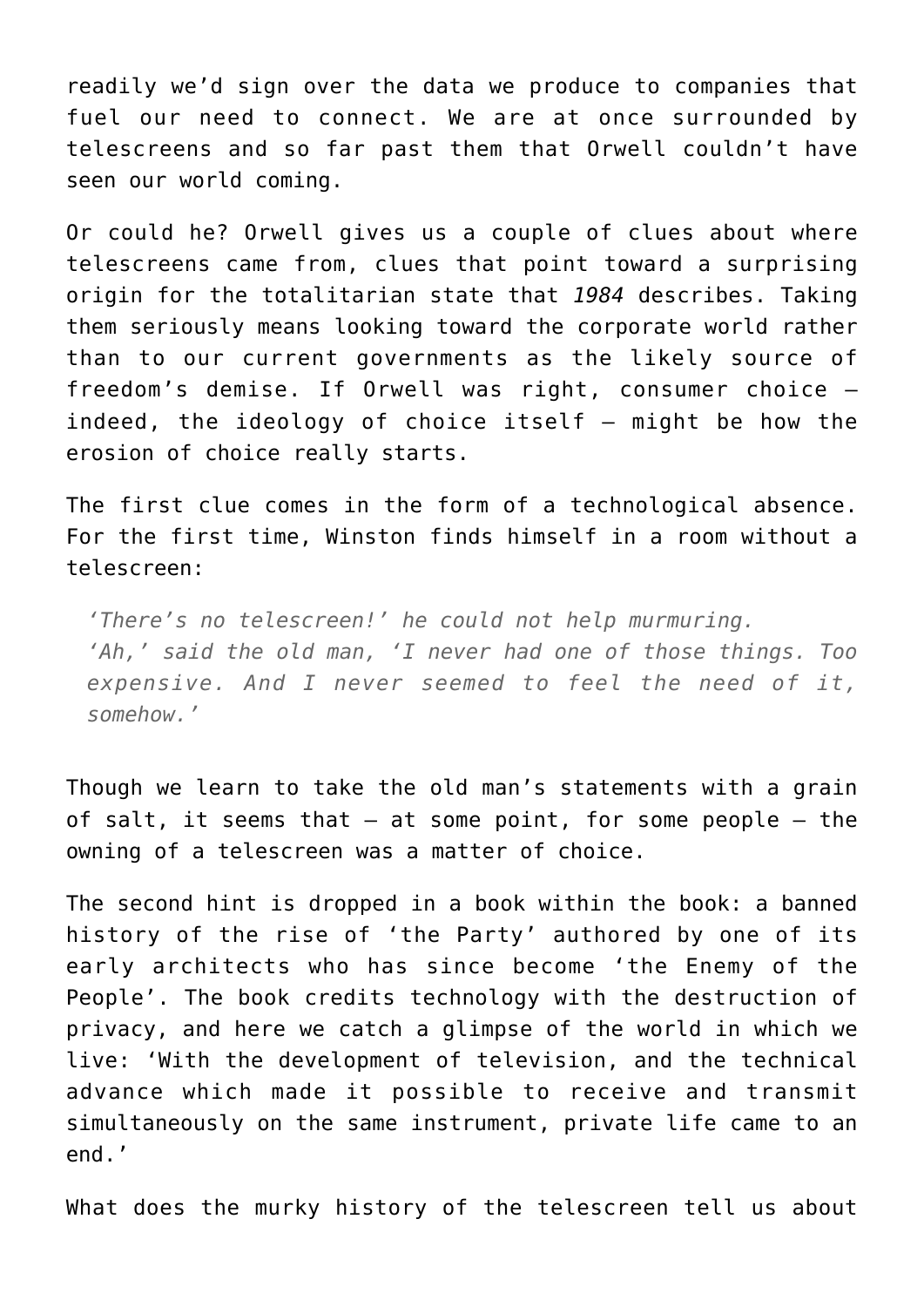the way we live now? The hints about an old man's reluctance and television's power suggest that totalitarian overreach might not start at the top – at least, not in the sense we often imagine. Unfettered access to our inner lives begins as a choice, a decision to sign up for a product because we 'feel the need of it'. When acting on our desires in the marketplace means signing over our data to corporate entities, the erosion of choice is revealed to be the *consequence* of choice – or at least, the consequence of celebrating choice.

Two historians have recently been pointing toward this conclusion – in quite different ways.

One, Sarah Igo at Vanderbilt University in Tennessee, has [argued](http://www.hup.harvard.edu/catalog.php?isbn=9780674737501) that Americans' demands for privacy seem to have gone hand-in-hand with their decisions to sacrifice it over the course of the 20th century. Citizens simultaneously shielded and broadcast their private lives through surveys and social media, gradually coming to accept that modern life means contributing to – and reaping the rewards of – the data on which we all increasingly depend. Though some of these activities were 'chosen' more readily than others, Igo shows how choice itself came to seem beside the point when it came to personal data.

Meanwhile, the historian Sophia Rosenfeld at the University of Pennsylvania has argued that freedom itself was reduced to choice, specifically choice between a limited set of options, and that its reduction has marked a revolution in politics and thought. As options are winnowed to those we can find online – a winnowing conducted under the banner of 'choice' – we start to feel the consequences of this shift in our own lives.

One can easily imagine choosing to buy a telescreen – indeed, many of us already have. And one can also imagine *needing* one, or finding them so convenient that they feel compulsory. The big step is when convenience becomes compulsory: when we can't file our taxes, complete the census or contest a claim without